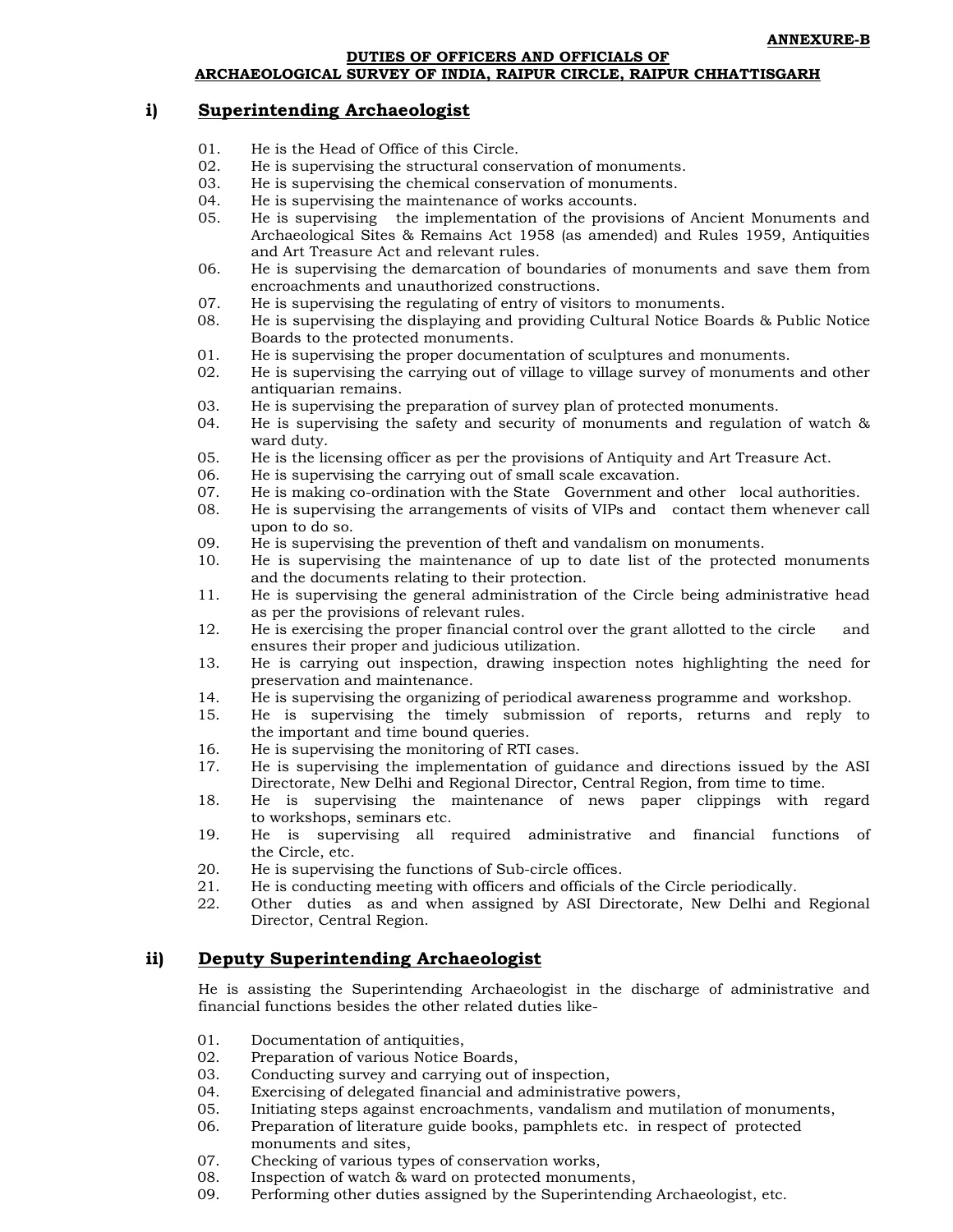### iii) Deputy Superintending Archaeological Engineer

Assisting the Superintending Archaeologist in framing conservation programme and in the general conduct of conservation in the Circle besides the other related duties like-

- 01. Drawing up of conservation notes in respect of monuments requiring special repairs
- 02. Drawing inspection reports of conservation works.
- 03. Checking measurement of the works in progress.
- $04.$ Guiding the execution of works.
- $05.$ Processing and scrutinizing all estimates pertaining to works,
- 06. Preparation of schedule of rate for items of conservation not covered by the PWD.
- 07. Preparation of schedule for imparting training in conservation to maintain the required standard of repairs.
- 08. Attending to correspondence in technical matters with the Sub-Circles
- 09. Dealing with papers relating to works.
- $10<sub>1</sub>$ Performing other duties assigned by the Superintending Archaeologist, etc.

### Deputy Superintending Archaeological Chemist iv)

Assisting the Superintending Archaeologist in framing preservation programme and in the general conduct of preservation in the Circle besides the other related duties like-

- 01. Preparation of ways and means to preserve and protect the ancient monuments/ sites/remains.
- 02. Successful and efficient operation of chemical apparatus and equipments.
- 03. Treatment of antiquities/sculptures and recording of various technologies adopted in their treatment.
- 04. Improvement of methodology used in the chemical preservation of monuments and antiquarian remains.
- 05. Preparation of annual programme for working improvement and its successful implementation.
- 06. Exercising of delegated financial and administrative powers.
- 07. Supervising the work of field staff engaged for chemical preservation.
- 08. Performing other duties assigned by the Superintending Archaeologist, etc.

#### v) **Assistant Superintending Archaeological Engineer**

Assisting the Deputy Superintending Archaeological Engineer and Superintending Archaeologist in framing the conservation programme and in the general conduct of conservation in the Circle besides the other related duties like-

- $01.$ Getting execution of conservation works under the technical guidance and proper supervision.
- 02. Processing of estimation in respect of works of monuments.
- 03. Checking and measuring of conservation works of monuments.
- $04.$ Drawing up of inspection and conservation notes.
- 05. Guiding the execution of works for maintaining the required standard to repairs.
- 06. Assisting the DDO in timely submission of the monthly expenditure statement.
- $07<sup>7</sup>$ Performing other duties assigned by the Deputy Superintending Archaeological Engineer and Superintending Archaeologist, etc.

### **Assistant Superintending Archaeological Chemist** vi)

Assisting the Deputy Superintending Archaeological Chemist and Superintending Archaeologist in framing the preservation programme and in the general conduct of preservation in the Circle besides the other related duties like-

- 01. Supervising of chemical preservation works besides operation of field laboratories.
- $02.$ Preparation of detail estimation for execution of chemical preservation works.
- 03. Preparation of annual programme of chemical preservation works and its successful implementation.
- $04$ Chemical treatment of monuments and other art objects including paintings.
- 05. Performing other duties assigned by the Deputy Superintending Archaeological Engineer and Superintending Archaeologist, etc.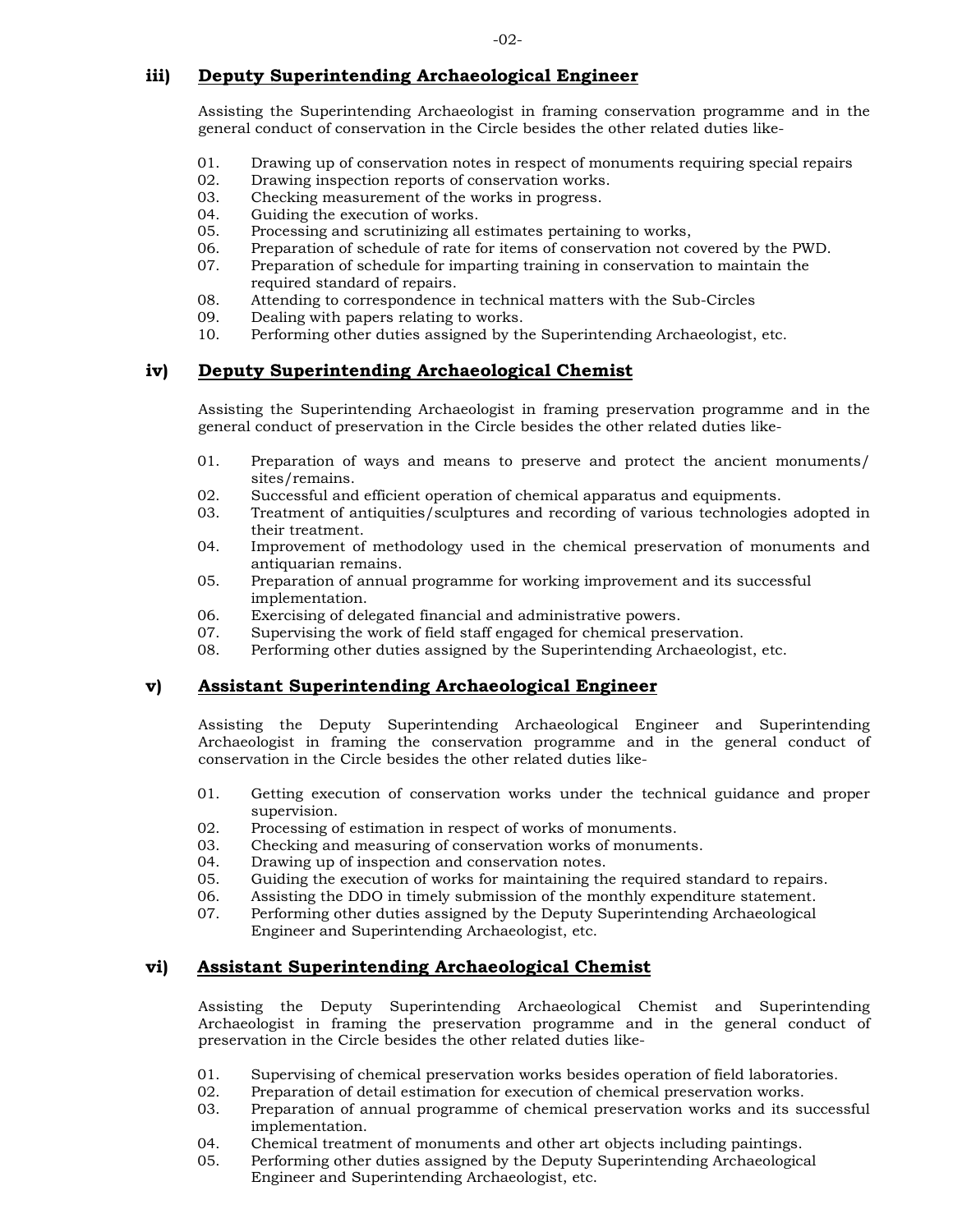### vii) **Assistant Archaeologist**

Assisting the Superintending Archaeologist/Deputy Superintending Archaeologist in framing the preservation programme and in all matters connected with exploration, excavation, report-writing and publication besides the other related duties like-

- 01. Conducting or supervising archaeological excavations and explorations.
- $02.$ Preparing and keeping relevant records of excavations and exploration for the purpose of preparation of preliminary and final report and for research activities.
- $0.3$ . Documenting. cataloguing and indexing of the excavated. explored other archaeological material including loose sculptures at monuments and sites and museums.
- 04. Supervision of Muster Rolls or in the absence of MR Officers maintaining of muster rolls etc. and other records connected therewith the employment of labour for excavation and exploration or camp.
- $0.5<sub>1</sub>$ Keeping safe custody excavated or explored material and records connected therewith.
- 06. Taking measures for the safe transportation of all excavated material for purposes of study and exhibition and to arrange proper examination.
- 07. To take round visitors to the excavated sites, monuments and exhibitions whenever required.
- 08 Performing all works relating to village-to-village survey and preparing fully documental records thereof prescribed for the purpose.
- 09. Preparing of periodical statements & returns etc.
- $10<sup>1</sup>$ Maintaining all records, registers, accounts, stocks etc.
- Preparing cultural/technical notes on monuments and antiquities.  $11.$
- $12.$ Participation in all other academic activities connected with archaeology and contributory research papers.
- Holding charge of the Museum under his full responsibility for the safety of  $13.$ the antiquities and the maintenance of display arrangements and organizing new galleries.
- Safe keeping of the reserve collection of antiquities. 14.
- Maintaining museum-library and stock of publications, admission tickets and receipt 15. books.
- $16.$ Personal supervision at the time of the opening and closing of the museum when in headquarter keeping the keys in his custody and taking adequate arrangements in this regard during his absence.
- 17. Supervision of watch-and-ward duties of Class IV staff, including surprise checks at night.
- 18. Preparation of duty-roaster of Chowkidars and museum attendants and enforcing strict compliance thereto.
- $19.$ Taking adequate measures for the safety of museum objects and following the instructions issued from time to time regarding theft, attempted thefts or any other such incident in the museum.
- 20. Participation in all other academic activities connected with archaeology and contributory research paper.
- 21. Any other works relating to his office/branch and jobs assigned by superior officers.

## viii) Assistant Archaeological Chemist

Assisting the Asstt Superintending Archaeological Chemist/Deputy Superintending Archaeological Chemist in framing preservation programme and in the general conduct of preservation in the Circle besides the other related duties like-

- 01. Execution of chemical treatment and preservation of monuments and antiquities.
- 02. Collection of archaeological specimens and recording of date required for preservation and experiments.
- 03. Carrying out analysis, tests and preparation of technical reports.
- $04.$ Preparation of work-estimates.
- $05.$ Maintenance of tools and other instruments, stores and relevant records.
- 06. Maintenance of laboratories and work-shops.
- 07. Participation in all other academic activities connected with archaeology and contributory research paper.
- Any other work relating to his office/branch and the works assigned by 08. superior officers.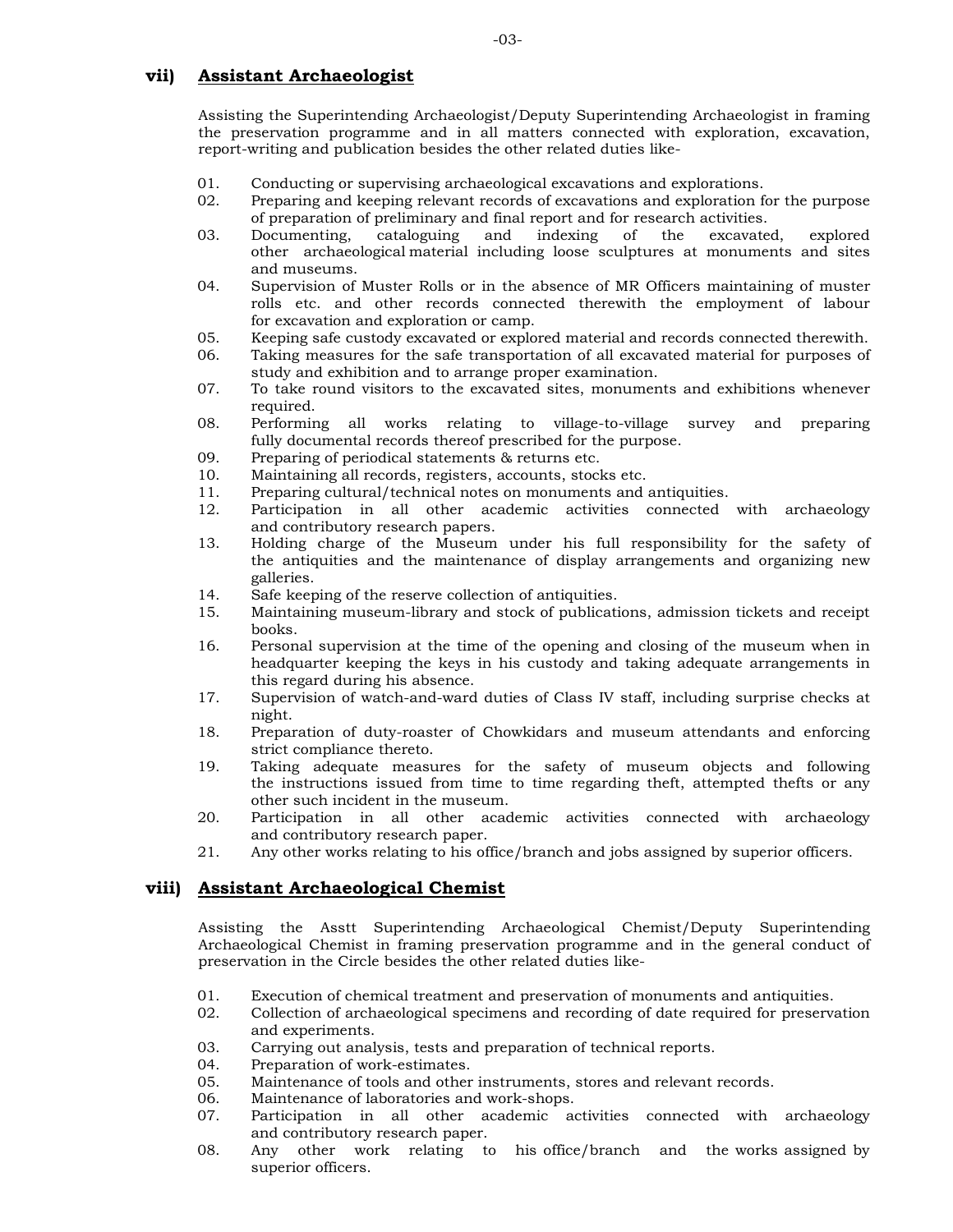## $i$  **ix**) Senior Conservation Assistant

- 01. Checking and scrutiny of estimates received from the Conservation Assistants.<br>02. Preparation of estimates for works as may be assigned to him by his superior o
- 20 . Preparation of estimates for works as may be assigned to him by his superior officers.<br>03. Inspection of monuments and sites and preparation of conservation, technical notes
- Inspection of monuments and sites and preparation of conservation, technical notes and drawings connected therewith in respect of monuments under his charge and regarding those other ones as may be directed by the superior officers.
- 04. Execution of annual repairs/maintenance and special repair works at monuments and of such original works as may be assigned to him by his superior officers from time to time.
- 05. Supervision of work relating to safety of all monuments placed under his control.
- 06. Supervision and submission of acquittance rolls, pay bills etc., maintenance and submission of all accounts and cash or financial transactions relating to works booking offices etc. undertaken by him and such other duties related thereto.
- 07. Preparation of conservation programmes, preliminary, revised or otherwise and compilation of all periodical statements or return thereto related to works under his jurisdiction.
- 08. Maintenance of all records, registers etc., in respect of 1 to 2 above and conducting all correspondences thereof.
- 09. Such other works of a similar nature (including maintenance of sculpture sheds, rest houses, canteens, stalls etc. as may be assigned to him by his circle officers from time to time.
- 10. Any other work relating to his office/ branch and his job assigned by superior officers.

## **x**) **Conservation Assistant Grade I and II**

- 01. Preparation of estimates for works in respect of monuments and new construction pertaining to his jurisdiction, as may be assigned to him by his superior officers.
- 02. Execution of works relating to annual maintenance and upkeep and special repairs to monuments and of such original works as may be assigned to him by his superior officers from time to time.
- 03. Inspection of monuments and sites under his charge and preparation of conservation and technical notes & drawings connected therewith.
- 04. Execution of annual repairs/maintenance and special repair works at monuments and of such original works as may be assigned to him by his superior officers from time to time.
- 05. Supervision of work relating to safety of all monuments placed under his control.
- 06. Supervision and submission of acquittance rolls, pay bills etc., maintenance and submission of all accounts and cash or financial transactions relating to works booking offices etc. undertaken by him and such other duties related thereto.
- 07. Preparation of conservation programmes, preliminary, revised or otherwise and compilation of all periodical statements or return thereto related to works under his jurisdiction.
- 08. Maintenance of all records, registers etc. in respect of 1 to 2 above and conducting all correspondences thereof.
- 09. Such other works of a similar nature (including maintenance of sculpture sheds, rest houses, canteens, stalls etc. as may be assigned to him by his circle officers from time to time.
- 10. Any other work relating to his office/ branch and his job assigned by superior officers.

## **xi**) **Surveyor Grade-II**

- 01. All duties relating to survey of monuments and sites such as preparation of site plans, maps, detailed drawings including tracing, inking etc. for purposes of publication, collection and procession of revenue data, demarcation of boundaries at sites, preparation of schedule relevant thereto and undergoing or conducting all related correspondence thereon including maintenance of records, files, registers, accounts, stock of tools etc. of his use and monuments etc.
- 02. Any other work relating to his office/branch and his job assigned by superior officers.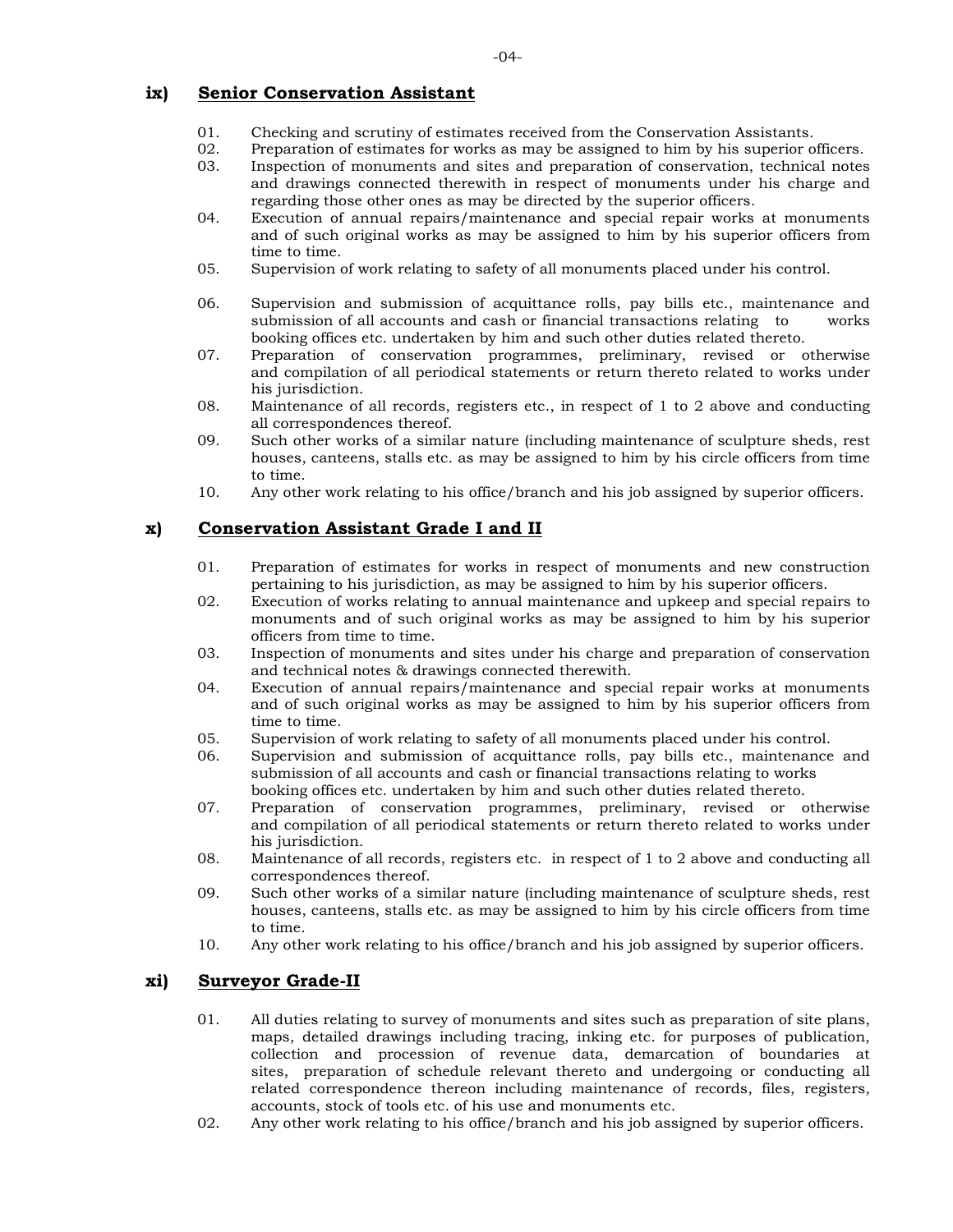## **x )ii rD a stf ma G n rade-II**

- 01. Preparation of drawings including those for publication such as plans, maps, charts, sections or elevations of monuments or buildings or excavated sites or tracing, inking, copying, blue-printing etc. or of excavated finds.
- 02. Maintenance of records, registers, accounts, stock of tools and instruments of his use etc.
- 03. Any other work relating to his office/ branch and his job assigned by superior officers.

## **xiii**) Photographer Grade-II

- 01. Carrying out all duties relating to photography including cinematography and microfilming of monuments, antiquities, sculptures, excavated sites, buildings, stumpages, in scriptions, manuscripts, etc., including developing, printing, analysing, enlarging etc. and preparation of lantern slides.
- 02. Maintaining photographic equipments, photo-albums, registers, records, files etc. and looking after the correspondence relating thereto.
- 03. Sale of photographs to the public and maintenance of correspondences relating thereto.
- 04. Any other works relating to his office/branch and his job assigned by superior officers.

# **xiv) Stenographer Grade-II**

- 10 01. Taking dictations in shorthand and its transcriptions in the best manner possible.<br>10 . Keeping an accurate list of engagements, meetings, etc. and reminding the office
- Keeping an accurate list of engagements, meetings, etc. and reminding the officer in sufficient time for keeping their up.
- 03. Maintaining in good order, the paper required to be retained by the officer.
- 04. Ensuring that the matters dealt with by the officer are not lost sight of and are dealt with promptly and in due order.
- 05. K eeping track of the progress of the action taken by the officers concerned in important matters as required by his officer.
- 06. Destroying by burning his stenographic records of confidential or secret letters after the letter has been typed and issued.
- 07. Familiarising himself with the practice and procedure followed in connection with the tours of officers.
- 08. Carrying out corrections to his officer's reference books.
- 09. Any other work relating to his office/branch and his job assigned by superior officers.

# **x )v eH a C d lerk**

- 01. To supervise and control the works and duties of staff including Group " $D$ " staff and branch offices subject to the instructions issued by the Superintending Archaeologist or Deputy Superintending Archaeologist.
- 20 . To check up entries in the Cash Book periodically as per the instructions of DDO.<br>03. To deal with such of the confidential matters as may be entrusted to him by the
- To deal with such of the confidential matters as may be entrusted to him by the Superintending Archaeologist including vigilance cases, connected returns and disciplinary proceedings and other connected matters.
- 04. To maintain proper discipline in office.<br>05. To look after unkeep of records and we
- 05. To look after upkeep of records and weeding them out as per Government Orders.<br>06. Compilation of accounts except works accounts.
- 06. Compilation of accounts except works accounts.<br>07. Scrutiny of all vouchers, receipts, pay, TA, Conti
- Scrutiny of all vouchers, receipts, pay, TA, Contingent and other bills including those relating to works.
- 08. Preparation of Budget Estimates of the Circle and operation of financial rules in consultation with the Junior Accounts Officer & Superintending Archaeologist.
- 99. Preparation of expenditure statements and timely submission thereof.<br>10. Transfer. promotion. seniority list.
- Transfer, promotion, seniority list.
- 11. Sanction of all types of advances and maintenance of all relevant registers.
- 12. Maintenance of GPF accounts of Group "D" staff which should be monthly checked by the DDO & Superintending Archaeologist.
- 13. Any other functions assigned to him by the Superintending Archaeologist, Deputy Superintending Archaeologist and other senior officers of the Circle.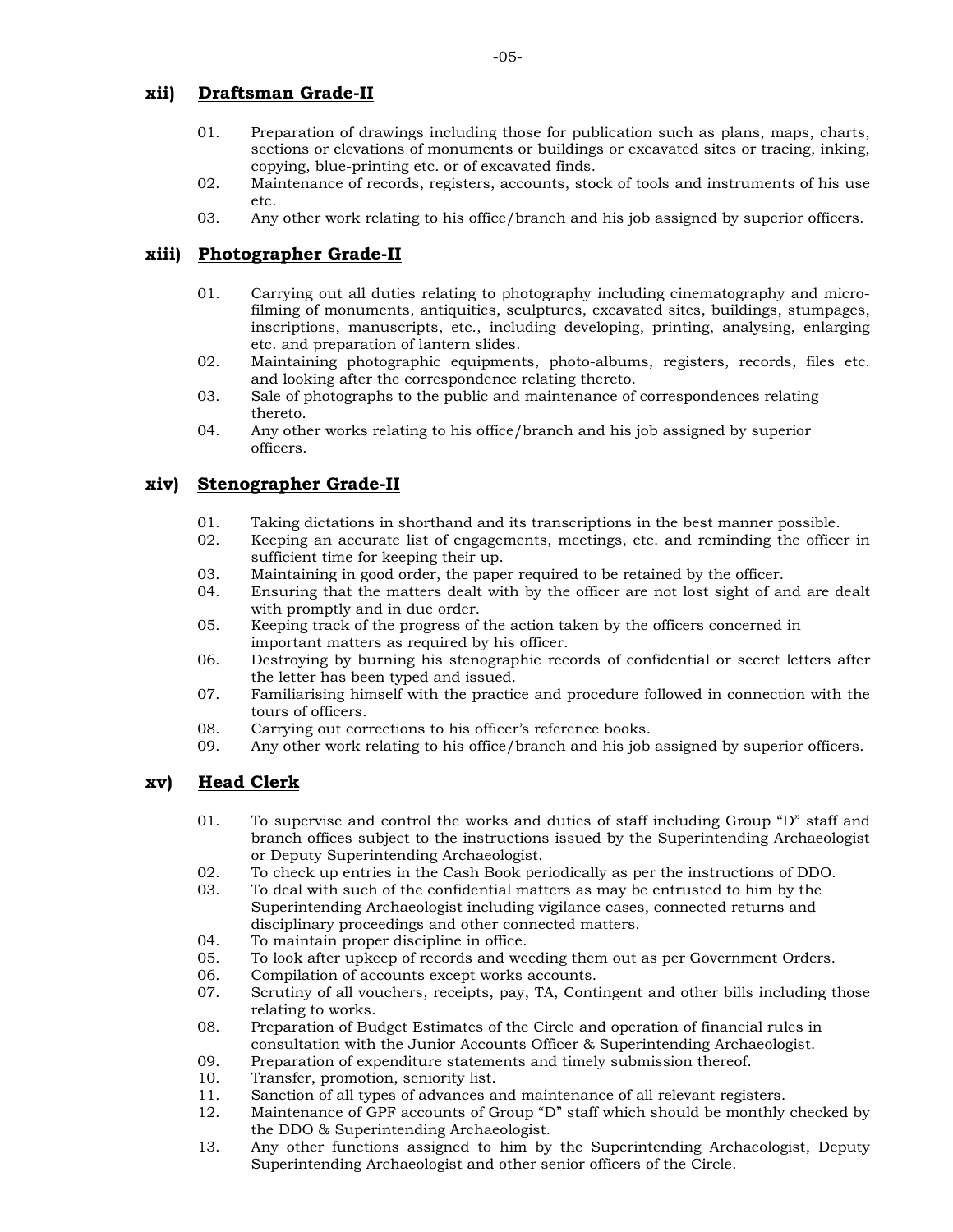## xvi) Upper Division Clerk (Circle/Branch)

- $01.$ To supervise and control the work and duties of the Lower Division Clerks, if any under him and to process and dispose of the receipts dealt with by them.
- $02.$ To maintain all files, registers, records, accounts, transactions, as the case may be, in respect of subjects or matters entrusted to him and to carry out and process all the correspondence thereon.
- 03. Handling of Cash, maintenance of cash books, returns, General Provident Fund accounts of Class IV, service postage stamps account, preparation of pay, travelling allowance, medical, overtime allowance and contingency bills etc.
- $04.$ Such other duties of a like nature as may be assigned to him by the Head Clerk or the superior officers.
- $05.$ Any other work relating to his office/branch and his job assigned by superior officers.

## xvii) Lower Division Clerk

- 01. To assist the Upper Division Clerks in respect of his duties as defined for UDC including registration of papers, maintenance of circulation and other registers, indexing, recording, proof correction (comparison), preparation of bills, statements and arrear statements, typing, despatch, submission of routine and simple drafts etc.
- 02. Any other work relating to his office/branch and his job assigned by superior officers.

## xviii) Foreman

- 01. Maintenance of Muster Rolls of labour, preparation of Daily Labour Report, distribution of tools to labour, keeping control of labour force.
- 02. Assisting Caretaker or Conservation Assistant in the supervision or control over works.
- 03. Checking of monuments.
- 04. Any other work relating to his office/branch and his job assigned by his superior officers.

#### **Driver Mechanic** xix)

- 01. Driving and maintenance of the office vehicle as well as attending minor repairs.
- 02. Maintenance of log books, accounts, registers etc. pertaining to the vehicle.
- 03. Any other works relating to his office/branch and his job assigned by superior officers.

#### **Monument Attendant** xx)

- 01. To keep the monument or the part of the monument under his charge or the office or booking office to which he is attached, neat tidy condition and clean including such other items of work relating to the maintenance and upkeep of the monument or of an office or booking office as the case may be.
- $02.$ Prevention of damage/theft to part and parcel and regulation of entry/exit of visitors.
- $0.3$ To perform watch and ward duties at such monument or part thereof or at such office or booking office at such hours and timings as may be fixed.
- 04. To report loss of or damage to the Survey's property to his superior officer as per instructions.
- $05.$ To assist the foreman, caretaker or the Conservation Assistant concerned in supervision, or control over the work and duties of other staff.
- 06. Any other work relating to his office/branch and his job assigned by superior officers.

### xxi) Office Attendant

- $01.$ To attend to officers and various sections of the office, in the movement of files, records, dak (including delivery) materials, equipment etc.
- 02. To attend to out-door-work, laboratory work and field work as the case may be.
- $0.3<sup>1</sup>$ To accompany officers and staff during tours.
- 04. Any other work relating to his office/branch and his jobs assigned by superior officers.